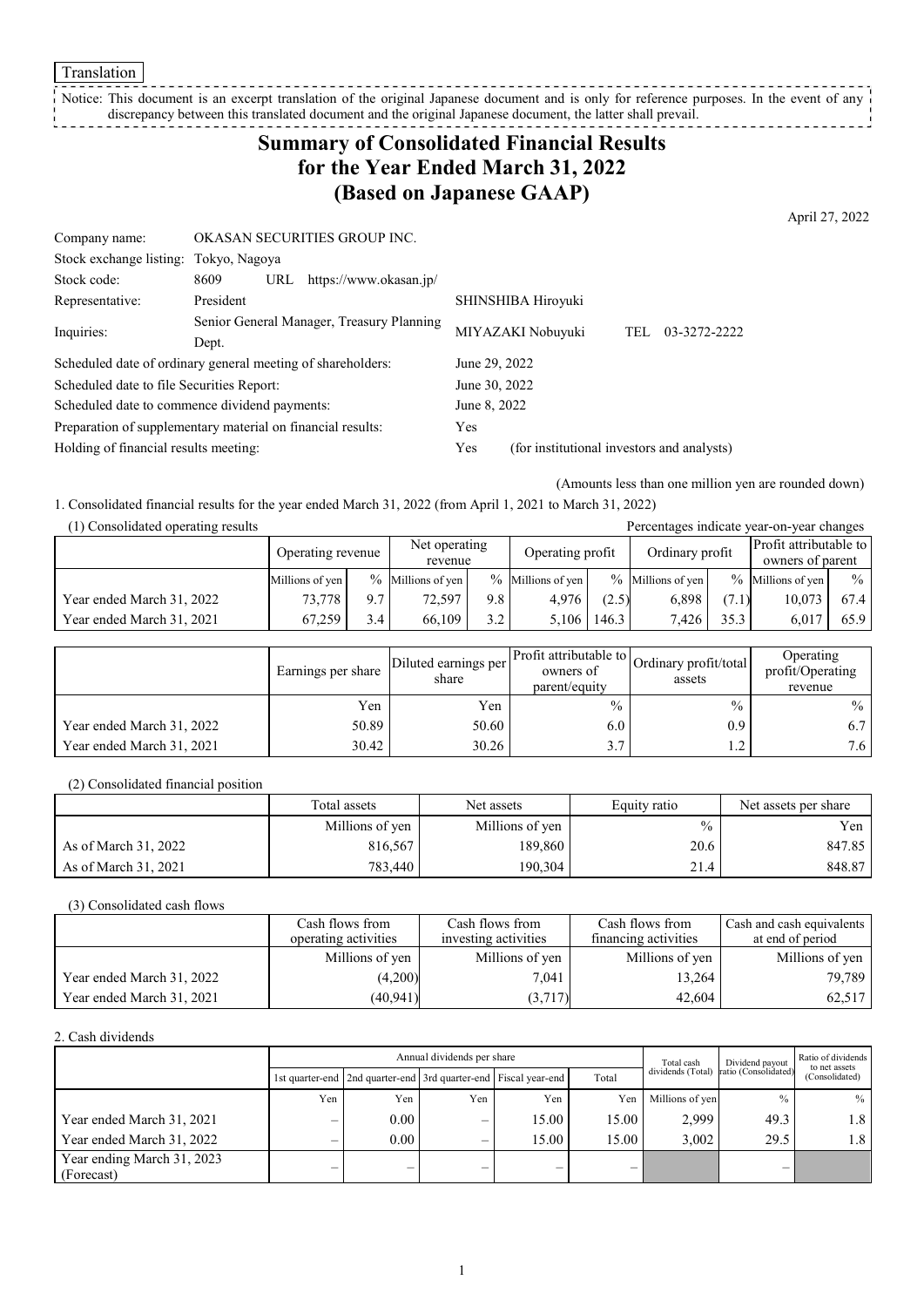3. Notes

|                                                                                                                                                                                                                                                                                                                                                                | Yes |
|----------------------------------------------------------------------------------------------------------------------------------------------------------------------------------------------------------------------------------------------------------------------------------------------------------------------------------------------------------------|-----|
| (2) Changes in accounting policies, changes in accounting estimates, and restatement of prior period financial statements<br>$\alpha$ . The set of the set of the set of the set of the set of the set of the set of the set of the set of the set of the set of the set of the set of the set of the set of the set of the set of the set of the set of the s |     |

| Changes in accounting policies due to revisions to accounting standards and other regulations: | Yes |
|------------------------------------------------------------------------------------------------|-----|
| Changes in accounting policies due to other reasons:                                           | No. |
| Changes in accounting estimates:                                                               | No. |
| Restatement of prior period financial statements:                                              | No. |

(3) Number of issued shares (common shares)

Total number of issued shares at the end of the period (including treasury shares)

| As of March 31, 2022                               | 208,214,969 shares   As of March 31, 2021      | 208,214,969 shares |
|----------------------------------------------------|------------------------------------------------|--------------------|
| Number of treasury shares at the end of the period |                                                |                    |
| As of March 31, 2022                               | 10,221,299 shares   As of March 31, 2021       | 10,382,959 shares  |
| Average number of shares during the period         |                                                |                    |
| Year ended March 31, 2022                          | 197,948,096 shares   Year ended March 31, 2021 | 197,826,916 shares |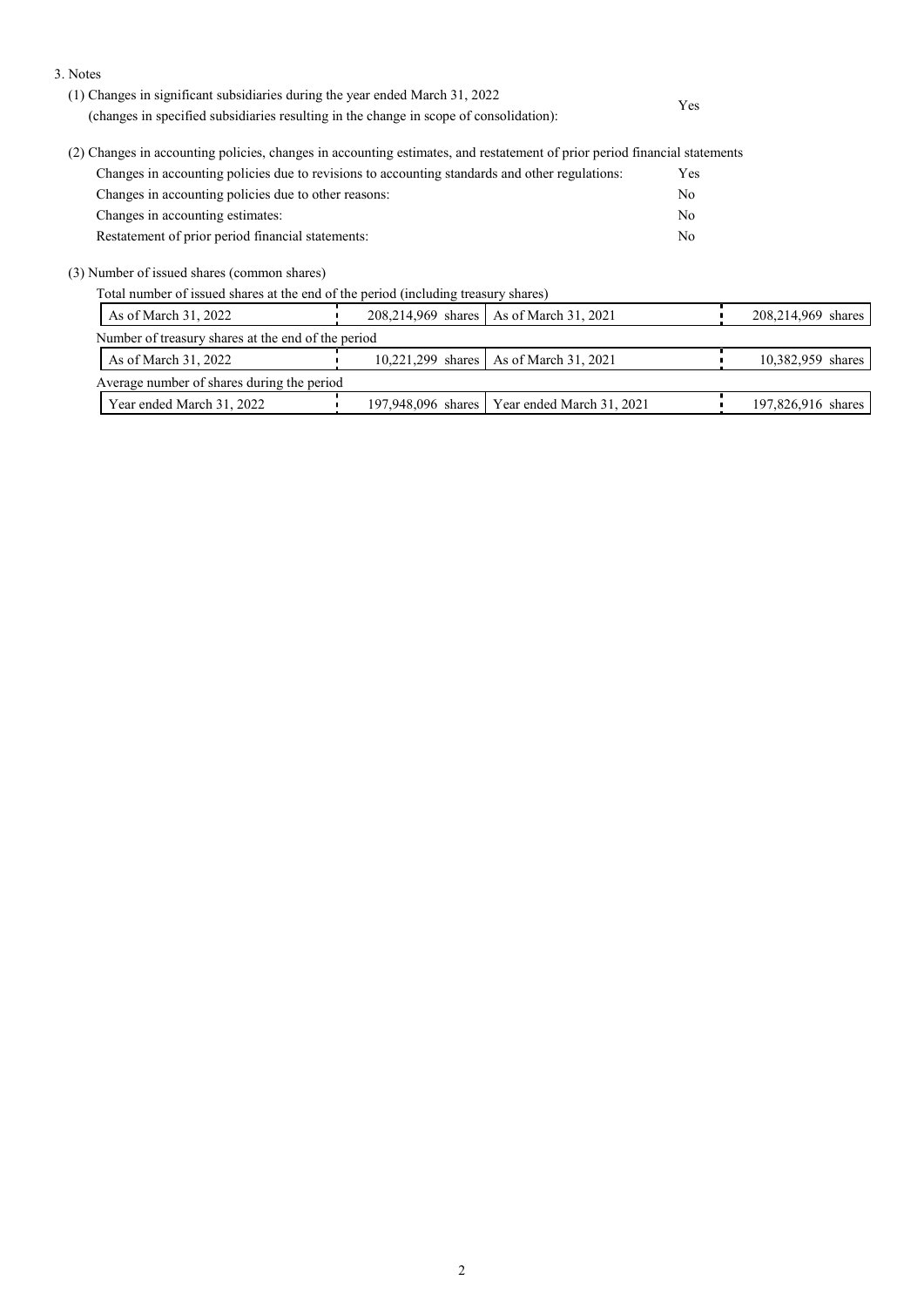# **Consolidated financial statements**

**Consolidated balance sheets**

|                                                     |                      | (Millions of yen)    |
|-----------------------------------------------------|----------------------|----------------------|
|                                                     | As of March 31, 2021 | As of March 31, 2022 |
| Assets                                              |                      |                      |
| Current assets                                      |                      |                      |
| Cash and deposits                                   | 69,013               | 86,946               |
| Segregated deposits                                 | 96,687               | 90,874               |
| Segregated deposits for customers                   | 94,630               | 87,760               |
| Other segregated deposits                           | 2,057                | 3,114                |
| Trading products                                    | 212,318              | 227,666              |
| Trading securities and other                        | 212,312              | 227,583              |
| Derivatives                                         | 6                    | 83                   |
| Trade date accrual                                  |                      | 8,665                |
| Margin transaction assets                           | 66,792               | 63,432               |
| Margin loans                                        | 60,150               | 54,278               |
| Cash collateral provided for securities borrowed in |                      |                      |
| margin transactions                                 | 6,642                | 9,154                |
| Loans secured by securities                         | 223,361              | 228,480              |
| Securities purchased under resale agreements        | 223,361              | 228,480              |
| Advances paid                                       | 1,086                | 1,263                |
| Short-term guarantee deposits                       | 10,808               | 18,596               |
| Accounts for non-delivered securities and others    |                      | 85                   |
| Short-term loans receivable                         | 141                  | 107                  |
| Accrued revenue                                     | 3,718                | 4,060                |
| Securities                                          | 2,509                | 2,500                |
| Other current assets                                | 2,578                | 2,421                |
| Allowance for doubtful accounts                     | (0)                  | (16)                 |
| Total current assets                                | 689,017              | 735,086              |
|                                                     |                      |                      |
| Non-current assets                                  |                      |                      |
| Property, plant and equipment                       | 18,355               | 18,071               |
| Buildings, net                                      | 5,430                | 5,189                |
| Equipment                                           | 1,139                | 1,186                |
| Land                                                | 10,797               | 10,772               |
| Lease assets, net                                   | 987                  | 785                  |
| Construction in progress                            | $\boldsymbol{0}$     | 137                  |
| Intangible assets                                   | 4,624                | 4,098                |
| Software                                            | 3,820                | 3,076                |
| Other                                               | 803                  | 1,022                |
| Investments and other assets                        | 71,443               | 59,310               |
| Investment securities                               | 63,680               | 51,326               |
| Long-term guarantee deposits                        | 4,278                | 4,110                |
| Long-term loans receivable                          | 18                   | 13                   |
| Retirement benefit asset                            | 2,608                | 2,534                |
| Deferred tax assets                                 | 63                   | 657                  |
| Other                                               | 2,303                | 1,562                |
| Allowance for doubtful accounts                     | (1,510)              | (893)                |
| Total non-current assets                            | 94,422               | 81,480               |
| Total assets                                        | 783,440              | 816,567              |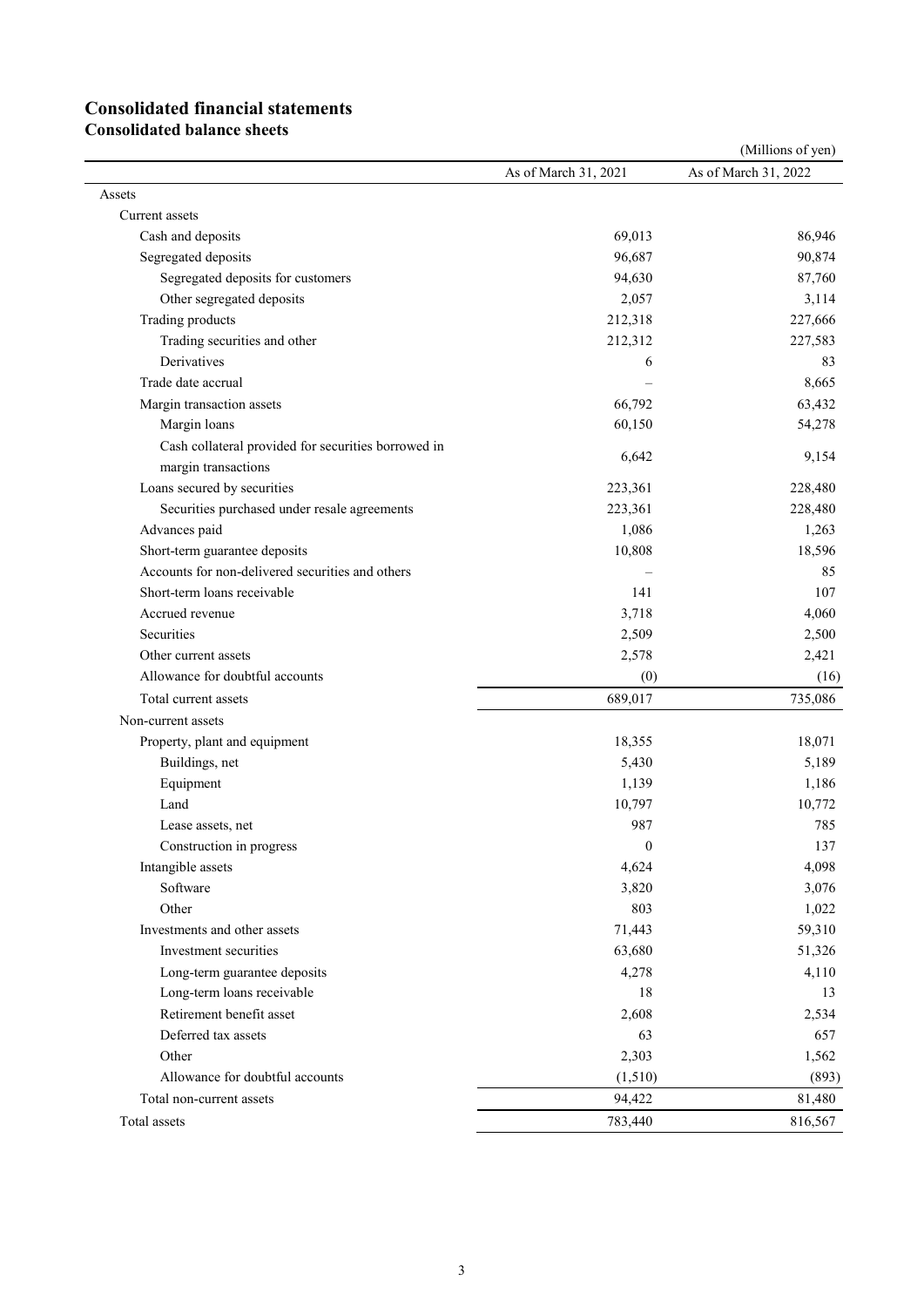|                                                            |                      | (Millions of yen)    |
|------------------------------------------------------------|----------------------|----------------------|
|                                                            | As of March 31, 2021 | As of March 31, 2022 |
| Liabilities                                                |                      |                      |
| Current liabilities                                        |                      |                      |
| Trading products                                           | 157,593              | 225,410              |
| Trading securities and other                               | 157,560              | 225,361              |
| Derivatives                                                | 32                   | 48                   |
| Trade date accrual                                         | 92,676               |                      |
| Margin transaction liabilities                             | 18,442               | 25,421               |
| Margin borrowings                                          | 8,268                | 14,098               |
| Cash received for securities sold in margin transactions   | 10,173               | 11,323               |
| Borrowings secured by securities                           | 50,003               | 97,518               |
| Cash collateral received for securities lent               | 848                  | 1,518                |
| Securities sold under repurchase agreements                | 49,154               | 96,000               |
| Deposits received                                          | 67,299               | 61,423               |
| Guarantee deposits received                                | 42,198               | 37,002               |
| Payables for securities to receive over due for delivery   | $\overline{2}$       | 17                   |
| Short-term borrowings                                      | 123,559              | 138,513              |
| Income taxes payable                                       | 1,206                | 2,781                |
| Provision for bonuses                                      | 2,060                | 2,020                |
| Other current liabilities                                  | 5,332                | 5,500                |
| Total current liabilities                                  | 560,375              | 595,610              |
| Non-current liabilities                                    |                      |                      |
| Long-term borrowings                                       | 9,900                | 11,802               |
| Lease liabilities                                          | 807                  | 639                  |
| Deferred tax liabilities for land revaluation              | 1,457                | 1,457                |
| Deferred tax liabilities                                   | 10,428               | 7,274                |
| Provision for retirement benefits for directors (and other |                      |                      |
| officers)                                                  | 221                  | 208                  |
| Retirement benefit liability                               | 6,447                | 6,407                |
| Other noncurrent liabilities                               | 2,259                | 2,067                |
| Total non-current liabilities                              | 31,523               | 29,855               |
| Reserves under special laws                                |                      |                      |
| Reserve for financial instruments transaction liabilities  | 1,237                | 1,241                |
| Total reserves under special laws                          | 1,237                | 1,241                |
| <b>Total liabilities</b>                                   | 593,136              | 626,706              |
|                                                            |                      |                      |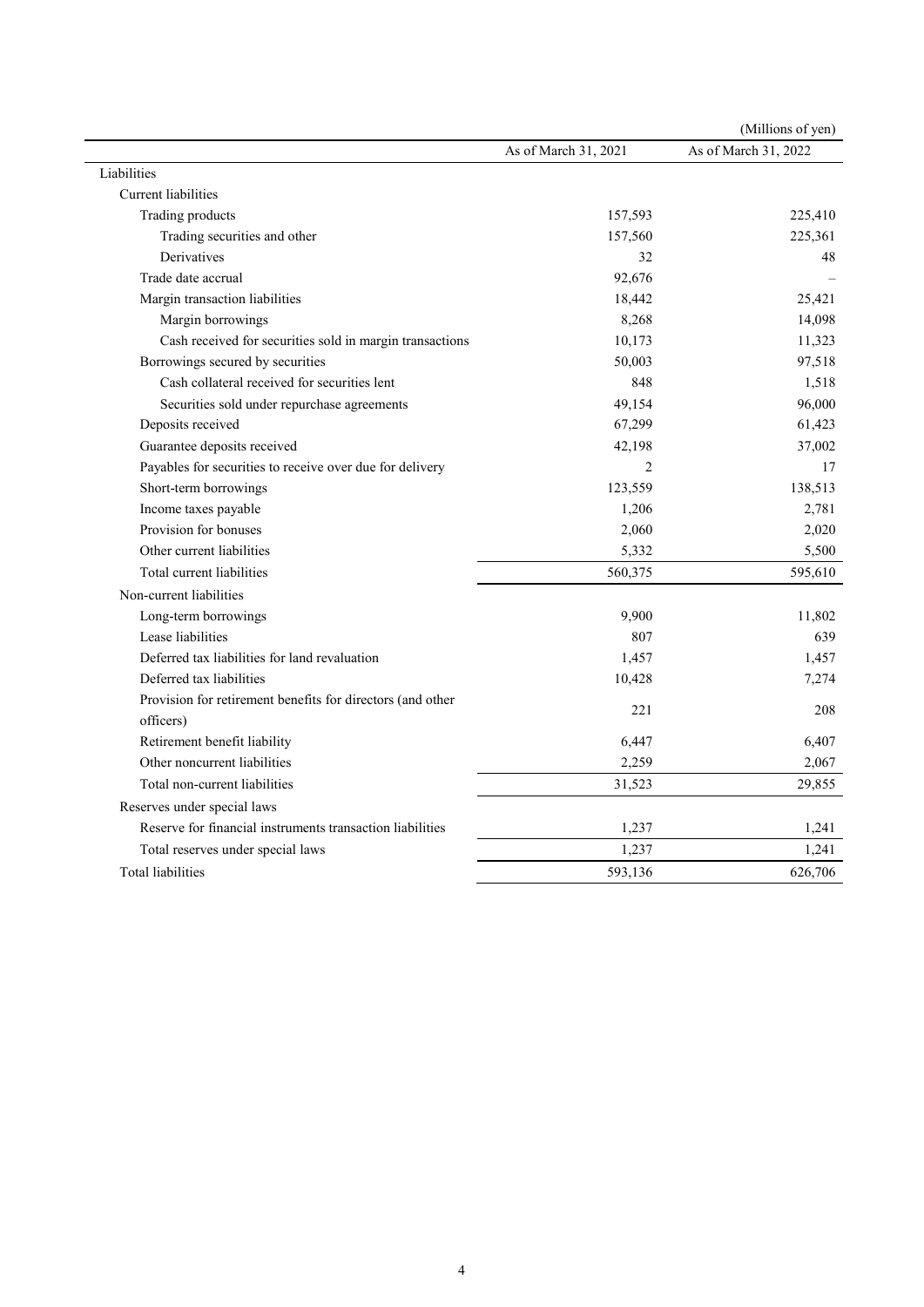|                                                       |                      | (Millions of yen)    |
|-------------------------------------------------------|----------------------|----------------------|
|                                                       | As of March 31, 2021 | As of March 31, 2022 |
| Net assets                                            |                      |                      |
| Shareholders' equity                                  |                      |                      |
| Share capital                                         | 18,589               | 18,589               |
| Capital surplus                                       | 23,841               | 23,848               |
| Retained earnings                                     | 113,877              | 120,984              |
| Treasury shares                                       | (3,796)              | (3,733)              |
| Total shareholders' equity                            | 152,512              | 159,689              |
| Accumulated other comprehensive income                |                      |                      |
| Valuation difference on available-for-sale securities | 13,739               | 6,466                |
| Revaluation reserve for land                          | 401                  | 401                  |
| Foreign currency translation adjustment               | 114                  | 477                  |
| Remeasurements of defined benefit plans               | 1,165                | 834                  |
| Total accumulated other comprehensive income          | 15,420               | 8,179                |
| Share acquisition rights                              | 422                  | 463                  |
| Non-controlling interests                             | 21,948               | 21,528               |
| Total net assets                                      | 190,304              | 189,860              |
| Total liabilities and net assets                      | 783,440              | 816,567              |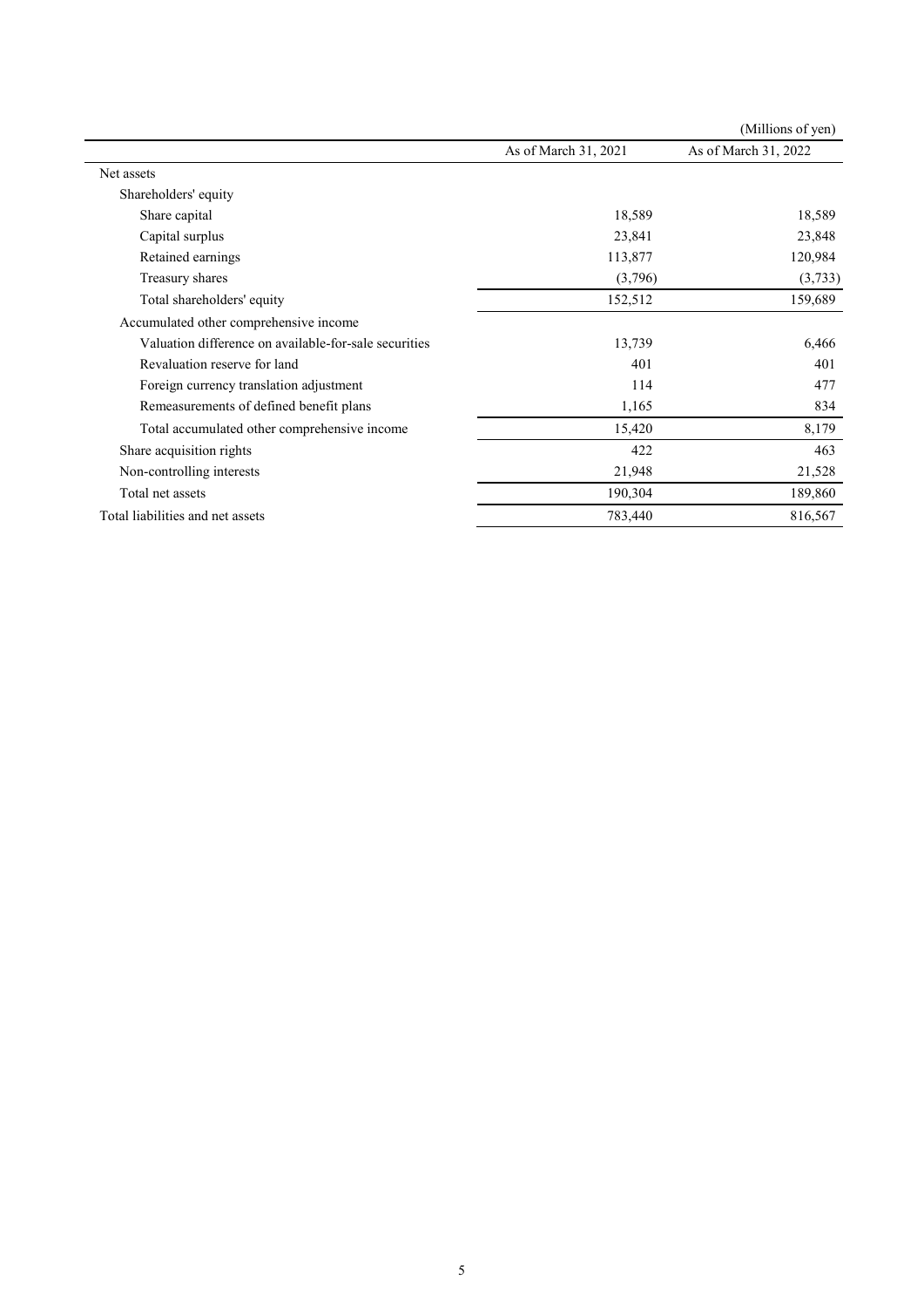## **Consolidated statements of income and consolidated statements of comprehensive income Consolidated statements of income**

|                                                                |                   | (Millions of yen) |
|----------------------------------------------------------------|-------------------|-------------------|
|                                                                | Fiscal year ended | Fiscal year ended |
|                                                                | March 31, 2021    | March 31, 2022    |
| Operating revenue                                              |                   |                   |
| Commission received                                            | 43,850            | 46,598            |
| Brokerage commission                                           | 22,576            | 18,966            |
| Commission for underwriting, secondary distribution and        | 434               |                   |
| solicitation for selling and others for professional investors |                   | 1,106             |
| Fees for offering, secondary distribution and solicitation     | 6,937             |                   |
| for selling and others for professional investors              |                   | 11,005            |
| Other commission received                                      | 13,902            | 15,520            |
| Net trading income                                             | 20,767            | 24,021            |
| Financial revenue                                              | 1,723             | 2,180             |
| Other operating revenue                                        | 918               | 978               |
| Total operating revenue                                        | 67,259            | 73,778            |
| Financial expenses                                             | 1,150             | 1,180             |
| Net operating revenue                                          | 66,109            | 72,597            |
| Selling, general and administrative expenses                   | 61,002            | 67,621            |
| Trading related expenses                                       | 10,434            | 11,606            |
| Personnel expenses                                             | 30,891            | 32,978            |
| Real estate expenses                                           | 7,458             | 8,195             |
| Office expenses                                                | 4,970             | 7,039             |
| Depreciation                                                   | 3,188             | 2,949             |
| Taxes and dues                                                 | 1,017             | 1,323             |
| Provision of allowance for doubtful accounts                   | (0)               | 40                |
| Other                                                          | 3,042             | 3,487             |
| Operating profit                                               | 5,106             | 4,976             |
| Non-operating income                                           | 2,499             | 2,118             |
| Dividend income                                                | 1,061             | 1,570             |
| Share of profit of entities accounted for using equity method  | 873               | 32                |
| Foreign exchange gains                                         | 299               | 195               |
| Other                                                          | 264               | 319               |
| Non-operating expenses                                         | 178               | 195               |
| Interest expenses                                              | 44                | 38                |
| Loss on valuation of investment securities                     | 37                | 20                |
| Loss on sale and retirement of non-current assets              | 15                | 54                |
| Compensation expenses                                          | 36                | $\theta$          |
| Loss on sale of receivables                                    |                   | 33                |
| Settlement payments                                            | 25                | 4                 |
| Other                                                          | 19                | 44                |
| Ordinary profit                                                | 7,426             | 6,898             |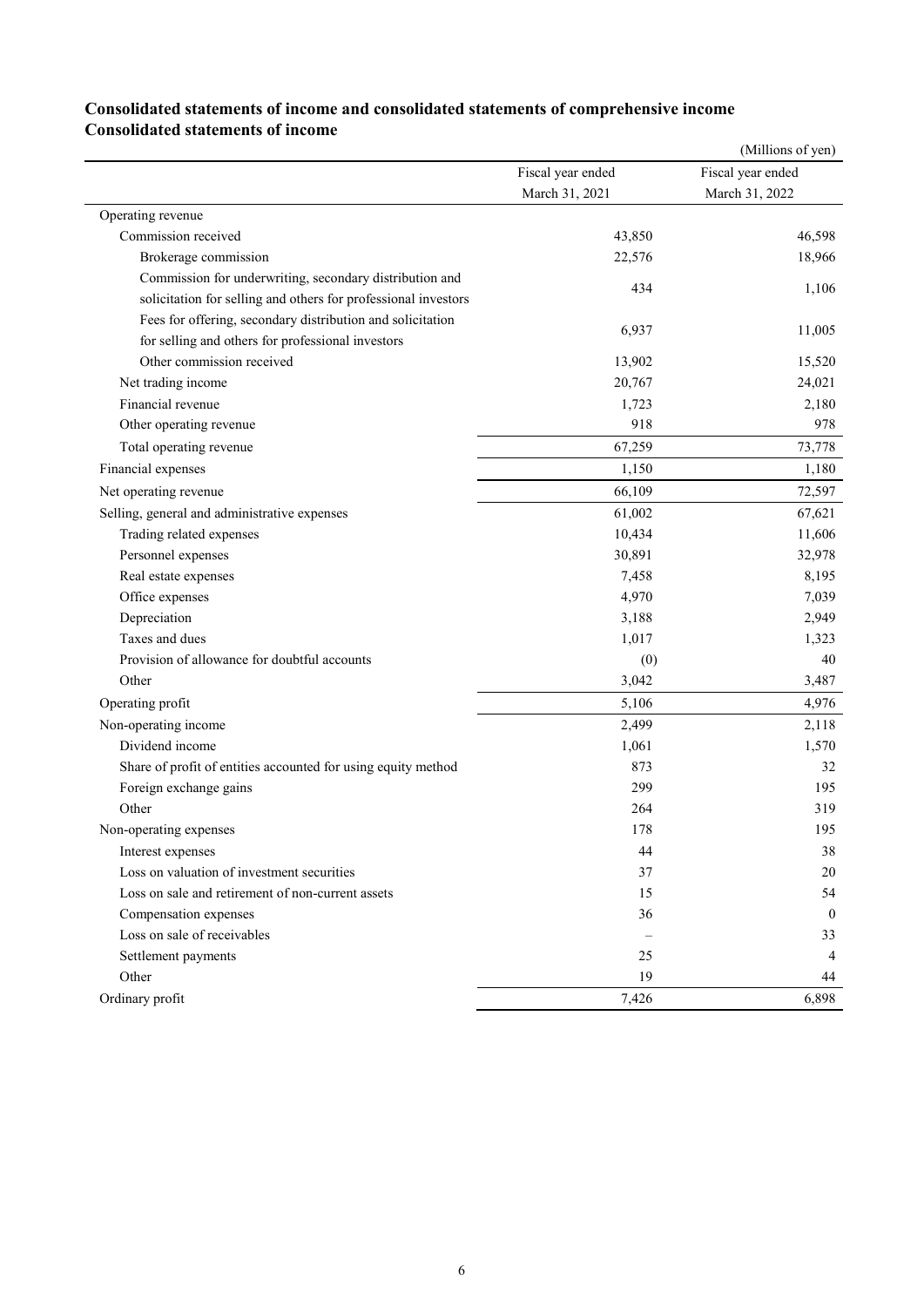|                                                            |                   | (Millions of yen) |
|------------------------------------------------------------|-------------------|-------------------|
|                                                            | Fiscal year ended | Fiscal year ended |
|                                                            | March 31, 2021    | March 31, 2022    |
| Extraordinary income                                       |                   |                   |
| Gain on sale of investment securities                      | 67                | 9,585             |
| Gain on sales of investments in capital of subsidaries and |                   | 93                |
| associates                                                 |                   |                   |
| Gain on bargain purchase                                   | 7,108             |                   |
| Reversal of reserve for financial instruments transaction  | 44                |                   |
| liabilities                                                |                   |                   |
| Total extraordinary income                                 | 7,220             | 9,679             |
| <b>Extraordinary</b> losses                                |                   |                   |
| Loss on step acquisitions                                  | 4,394             |                   |
| Impairment losses                                          | 1,810             | 1,092             |
| Loss on sale of investment securities                      | 35                | 8                 |
| Loss on valuation of investment securities                 | 232               | 114               |
| Loss on valuation of golf club membership                  |                   | 4                 |
| Provision of reserve for financial instruments transaction |                   | 3                 |
| liabilities                                                |                   |                   |
| Total extraordinary losses                                 | 6,473             | 1,223             |
| Profit before income taxes                                 | 8,174             | 15,354            |
| Income taxes - current                                     | 1,613             | 4,134             |
| Income taxes - deferred                                    | 224               | 119               |
| Total income taxes                                         | 1,837             | 4,254             |
| Profit                                                     | 6,336             | 11,100            |
| Profit attributable to non-controlling interests           | 319               | 1,027             |
| Profit attributable to owners of parent                    | 6,017             | 10,073            |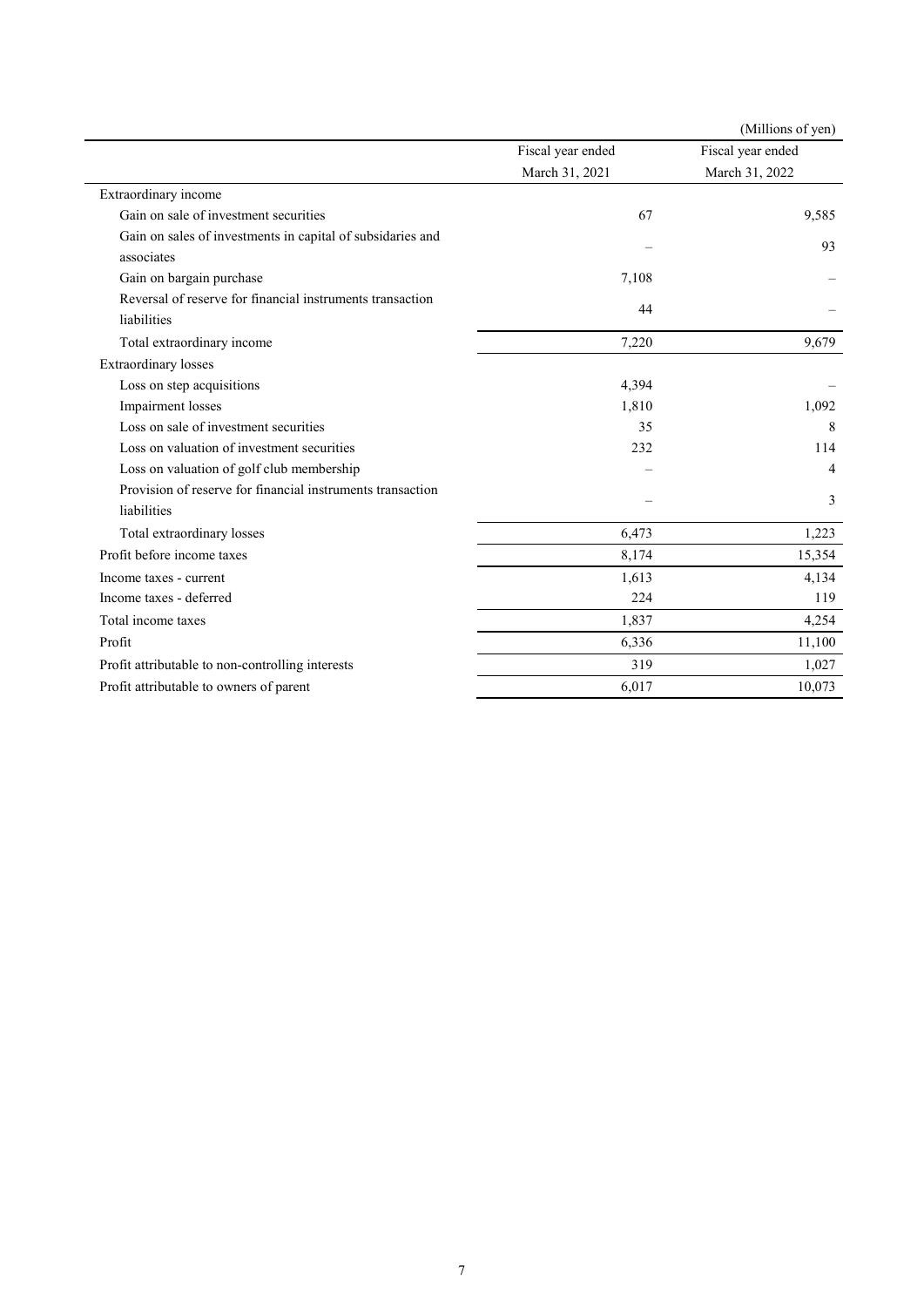## **Consolidated statements of comprehensive income**

|                                                                                      |                   | (Millions of yen) |
|--------------------------------------------------------------------------------------|-------------------|-------------------|
|                                                                                      | Fiscal year ended | Fiscal year ended |
|                                                                                      | March 31, 2021    | March 31, 2022    |
| Profit                                                                               | 6,336             | 11,100            |
| Other comprehensive income                                                           |                   |                   |
| Valuation difference on available-for-sale securities                                | 7,149             | (8,515)           |
| Foreign currency translation adjustment                                              | 52                | 363               |
| Remeasurements of defined benefit plans, net of tax                                  | 1,044             | (334)             |
| Share of other comprehensive income of entities accounted<br>for using equity method | 239               | (110)             |
| Total other comprehensive income                                                     | 8,485             | (8,596)           |
| Comprehensive income                                                                 | 14,822            | 2,504             |
| Comprehensive income attributable to                                                 |                   |                   |
| Comprehensive income attributable to owners of parent                                | 13,857            | 2,832             |
| Comprehensive income attributable to non-controlling<br>interests                    | 964               | (328)             |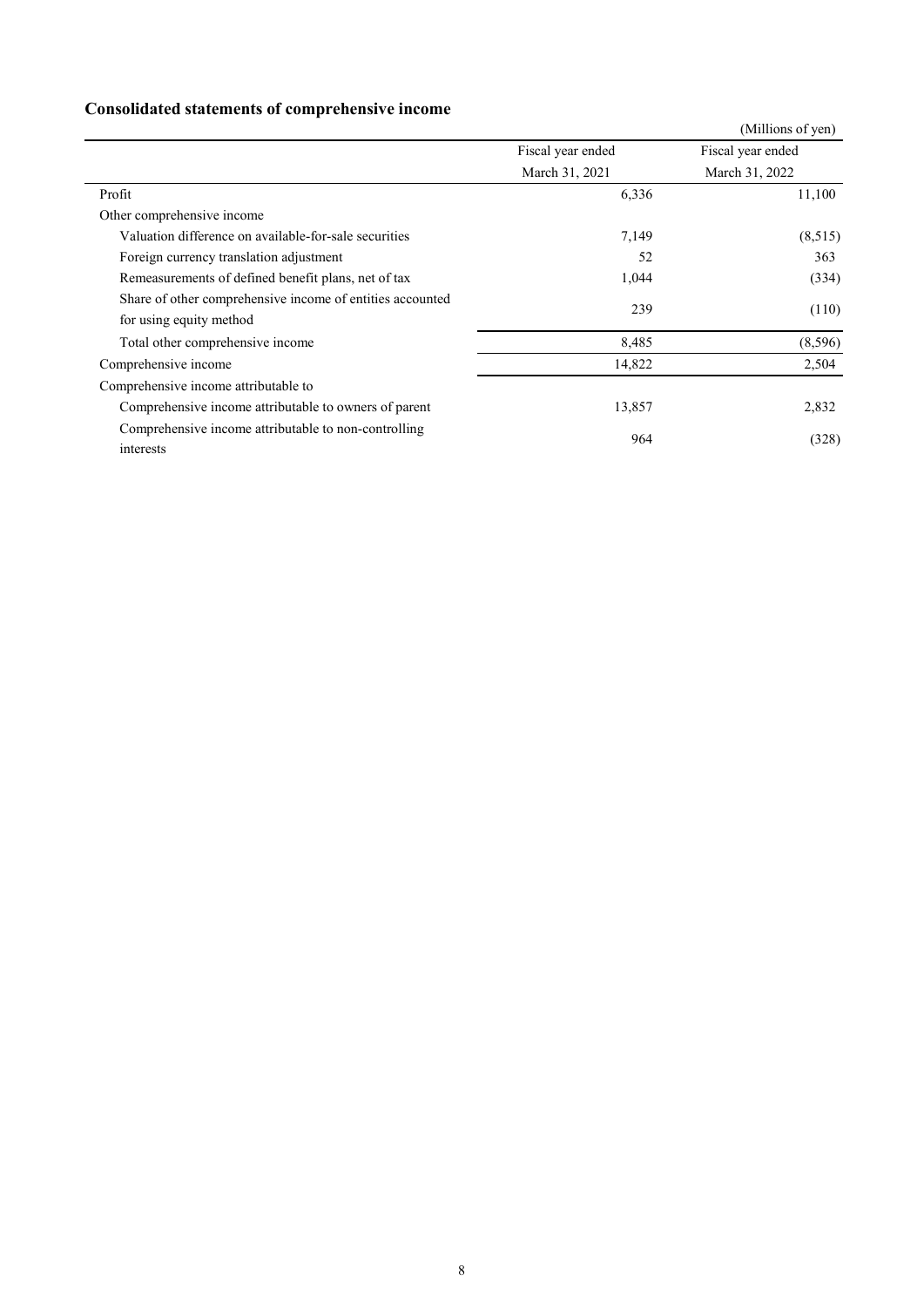### **Consolidated statements of changes in equity**

Fiscal year ended March 31, 2021

|                    |                      |                 |                   |                 | (Millions of yen)             |  |
|--------------------|----------------------|-----------------|-------------------|-----------------|-------------------------------|--|
|                    | Shareholders' equity |                 |                   |                 |                               |  |
|                    | Share capital        | Capital surplus | Retained earnings | Treasury shares | Total shareholders'<br>equity |  |
| Balance at         |                      |                 |                   |                 |                               |  |
| beginning of       | 18,589               | 23,622          | 109,836           | (3,814)         | 148,234                       |  |
| period             |                      |                 |                   |                 |                               |  |
| Changes during     |                      |                 |                   |                 |                               |  |
| period             |                      |                 |                   |                 |                               |  |
| Dividends of       |                      |                 | (1,975)           |                 | (1,975)                       |  |
| surplus            |                      |                 |                   |                 |                               |  |
| Profit             |                      |                 |                   |                 |                               |  |
| attributable to    |                      |                 | 6,017             |                 | 6,017                         |  |
| owners of parent   |                      |                 |                   |                 |                               |  |
| Purchase of        |                      |                 |                   | (0)             | (0)                           |  |
| treasury shares    |                      |                 |                   |                 |                               |  |
| Disposal of        |                      | 3               | (0)               | 19              | 21                            |  |
| treasury shares    |                      |                 |                   |                 |                               |  |
| Change in          |                      |                 |                   |                 |                               |  |
| ownership          |                      |                 |                   |                 |                               |  |
| interest of parent |                      |                 |                   |                 |                               |  |
| due to             |                      | 215             |                   | (0)             | 214                           |  |
| transactions with  |                      |                 |                   |                 |                               |  |
| non-controlling    |                      |                 |                   |                 |                               |  |
| interests          |                      |                 |                   |                 |                               |  |
| Net changes in     |                      |                 |                   |                 |                               |  |
| items other than   |                      |                 |                   |                 |                               |  |
| shareholders'      |                      |                 |                   |                 |                               |  |
| equity             |                      |                 |                   |                 |                               |  |
| Total changes      |                      | 218             | 4,040             | 17              | 4,277                         |  |
| during period      |                      |                 |                   |                 |                               |  |
| Balance at end of  | 18,589               | 23,841          | 113,877           | (3,796)         | 152,512                       |  |
| period             |                      |                 |                   |                 |                               |  |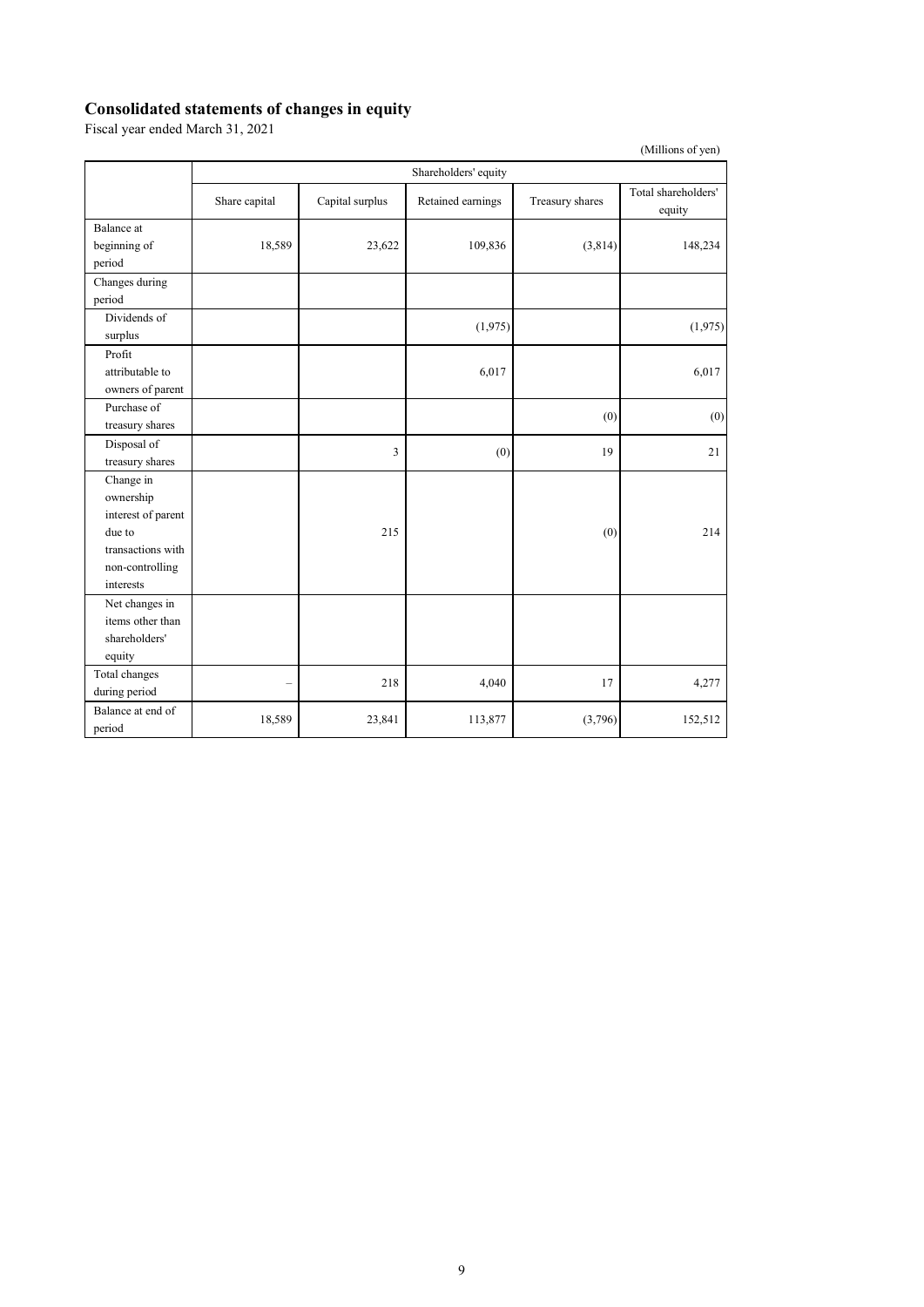|                                                                                                             | Accumulated other comprehensive income                          |                                    |                                                  |                                               |                                                          |                                |                                  |                  |
|-------------------------------------------------------------------------------------------------------------|-----------------------------------------------------------------|------------------------------------|--------------------------------------------------|-----------------------------------------------|----------------------------------------------------------|--------------------------------|----------------------------------|------------------|
|                                                                                                             | Valuation<br>difference on<br>available-for-<br>sale securities | Revaluation<br>reserve for<br>land | Foreign<br>currency<br>translation<br>adjustment | Remeasurements<br>of defined<br>benefit plans | Total<br>accumulated<br>other<br>comprehensive<br>income | Share<br>acquisition<br>rights | Non-<br>controlling<br>interests | Total net assets |
| Balance at<br>beginning of<br>period                                                                        | 6,991                                                           | 401                                | 62                                               | 125                                           | 7,579                                                    | 358                            | 8,274                            | 164,447          |
| Changes during<br>period                                                                                    |                                                                 |                                    |                                                  |                                               |                                                          |                                |                                  |                  |
| Dividends of<br>surplus                                                                                     |                                                                 |                                    |                                                  |                                               |                                                          |                                |                                  | (1,975)          |
| Profit<br>attributable to<br>owners of parent                                                               |                                                                 |                                    |                                                  |                                               |                                                          |                                |                                  | 6,017            |
| Purchase of<br>treasury shares                                                                              |                                                                 |                                    |                                                  |                                               |                                                          |                                |                                  | (0)              |
| Disposal of<br>treasury shares                                                                              |                                                                 |                                    |                                                  |                                               |                                                          |                                |                                  | 21               |
| Change in<br>ownership<br>interest of parent<br>due to<br>transactions with<br>non-controlling<br>interests |                                                                 |                                    |                                                  |                                               |                                                          |                                |                                  | 214              |
| Net changes in<br>items other than<br>shareholders'<br>equity                                               | 6,747                                                           |                                    | 52                                               | 1,040                                         | 7,840                                                    | 63                             | 13,674                           | 21,578           |
| Total changes<br>during period                                                                              | 6,747                                                           | ÷                                  | 52                                               | 1,040                                         | 7,840                                                    | 63                             | 13,674                           | 25,856           |
| Balance at end of<br>period                                                                                 | 13,739                                                          | 401                                | 114                                              | 1,165                                         | 15,420                                                   | 422                            | 21,948                           | 190,304          |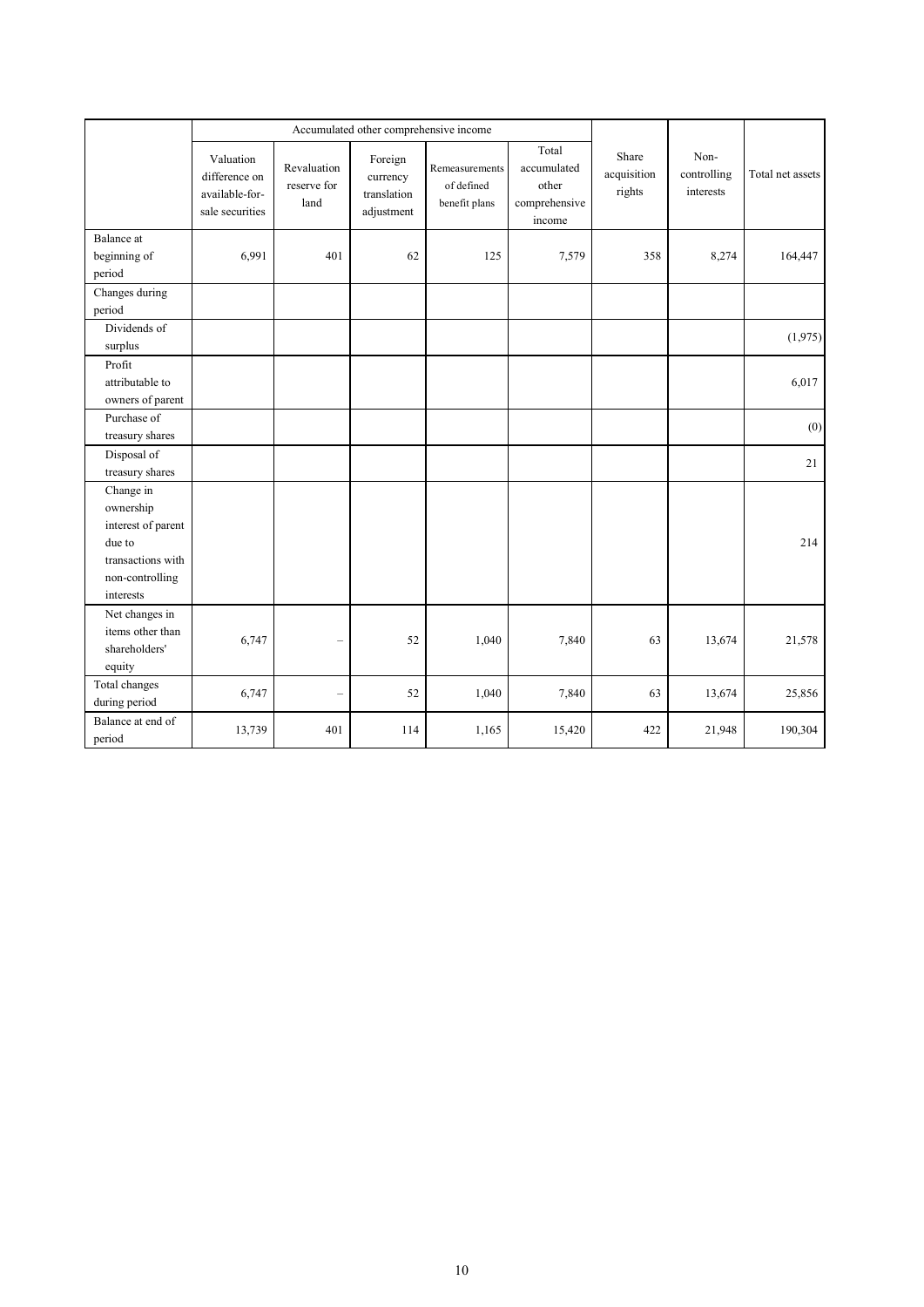### Fiscal year ended March 31, 2022

(Millions of yen)

|                                                                                                             |                          |                 | Shareholders' equity |                 |                               |
|-------------------------------------------------------------------------------------------------------------|--------------------------|-----------------|----------------------|-----------------|-------------------------------|
|                                                                                                             | Share capital            | Capital surplus | Retained earnings    | Treasury shares | Total shareholders'<br>equity |
| Balance at<br>beginning of<br>period                                                                        | 18,589                   | 23,841          | 113,877              | (3,796)         | 152,512                       |
| Changes during<br>period                                                                                    |                          |                 |                      |                 |                               |
| Dividends of<br>surplus                                                                                     |                          |                 | (2,963)              |                 | (2,963)                       |
| Profit<br>attributable to<br>owners of parent                                                               |                          |                 | 10,073               |                 | 10,073                        |
| Purchase of<br>treasury shares                                                                              |                          |                 |                      | (1)             | (1)                           |
| Disposal of<br>treasury shares                                                                              |                          | $\overline{7}$  | (2)                  | 63              | 68                            |
| Change in<br>ownership<br>interest of parent<br>due to<br>transactions with<br>non-controlling<br>interests |                          |                 |                      |                 |                               |
| Net changes in<br>items other than<br>shareholders'<br>equity                                               |                          |                 |                      |                 |                               |
| Total changes<br>during period                                                                              | $\overline{\phantom{0}}$ | $\tau$          | 7,106                | 62              | 7,176                         |
| Balance at end of<br>period                                                                                 | 18,589                   | 23,848          | 120,984              | (3,733)         | 159,689                       |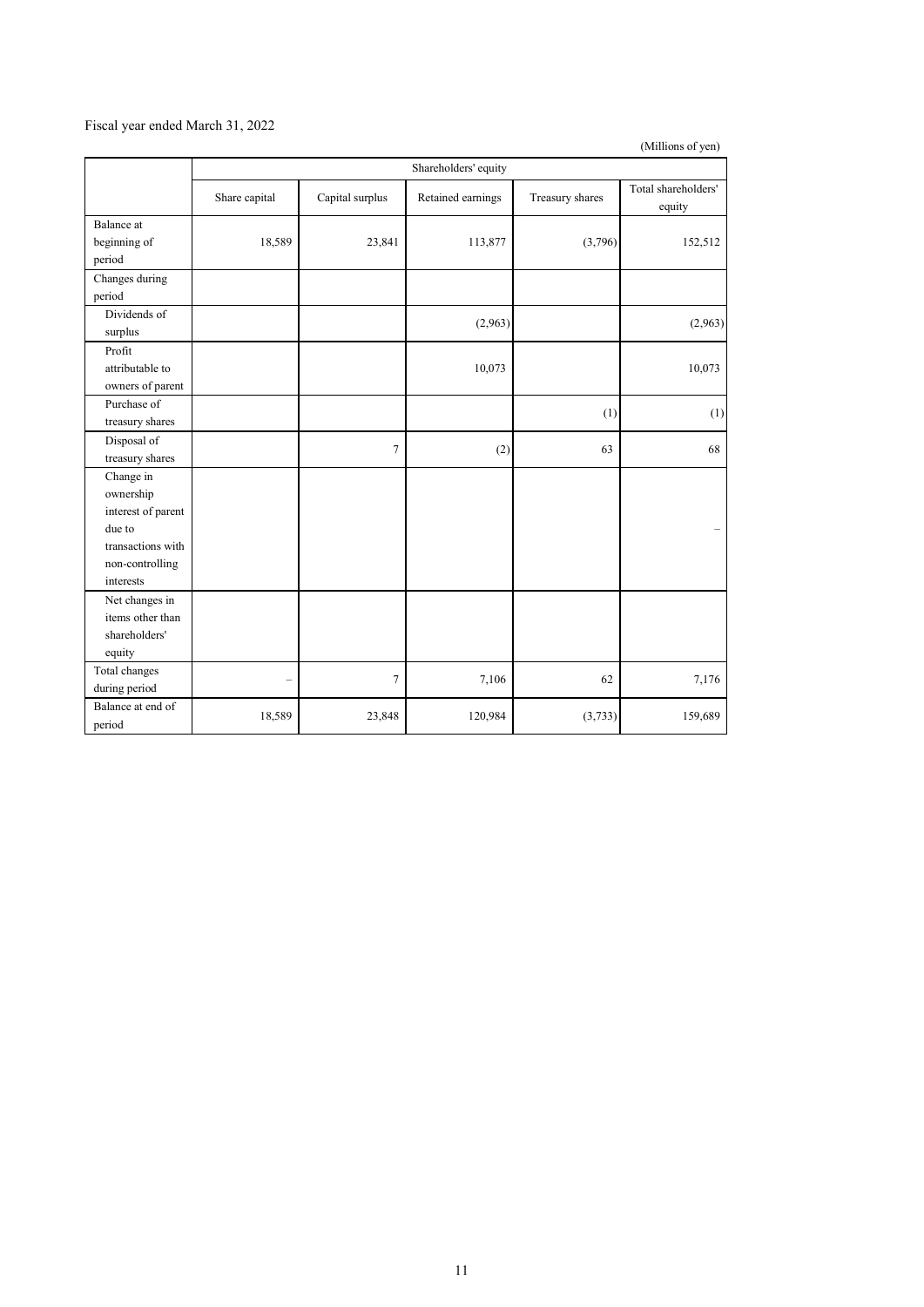|                                                                                                             | Accumulated other comprehensive income                          |                                    |                                                  |                                               |                                                          |                                |                                  |                  |
|-------------------------------------------------------------------------------------------------------------|-----------------------------------------------------------------|------------------------------------|--------------------------------------------------|-----------------------------------------------|----------------------------------------------------------|--------------------------------|----------------------------------|------------------|
|                                                                                                             | Valuation<br>difference on<br>available-for-<br>sale securities | Revaluation<br>reserve for<br>land | Foreign<br>currency<br>translation<br>adjustment | Remeasurements<br>of defined<br>benefit plans | Total<br>accumulated<br>other<br>comprehensive<br>income | Share<br>acquisition<br>rights | Non-<br>controlling<br>interests | Total net assets |
| Balance at<br>beginning of<br>period                                                                        | 13,739                                                          | 401                                | 114                                              | 1,165                                         | 15,420                                                   | 422                            | 21,948                           | 190,304          |
| Changes during<br>period                                                                                    |                                                                 |                                    |                                                  |                                               |                                                          |                                |                                  |                  |
| Dividends of<br>surplus                                                                                     |                                                                 |                                    |                                                  |                                               |                                                          |                                |                                  | (2,963)          |
| Profit<br>attributable to<br>owners of parent                                                               |                                                                 |                                    |                                                  |                                               |                                                          |                                |                                  | 10,073           |
| Purchase of<br>treasury shares                                                                              |                                                                 |                                    |                                                  |                                               |                                                          |                                |                                  | (1)              |
| Disposal of<br>treasury shares                                                                              |                                                                 |                                    |                                                  |                                               |                                                          |                                |                                  | 68               |
| Change in<br>ownership<br>interest of parent<br>due to<br>transactions with<br>non-controlling<br>interests |                                                                 |                                    |                                                  |                                               |                                                          |                                |                                  |                  |
| Net changes in<br>items other than<br>shareholders'<br>equity                                               | (7,273)                                                         |                                    | 363                                              | (331)                                         | (7,240)                                                  | 41                             | (420)                            | (7,620)          |
| Total changes<br>during period                                                                              | (7,273)                                                         | ÷                                  | 363                                              | (331)                                         | (7,240)                                                  | 41                             | (420)                            | (443)            |
| Balance at end of<br>period                                                                                 | 6,466                                                           | 401                                | 477                                              | 834                                           | 8,179                                                    | 463                            | 21,528                           | 189,860          |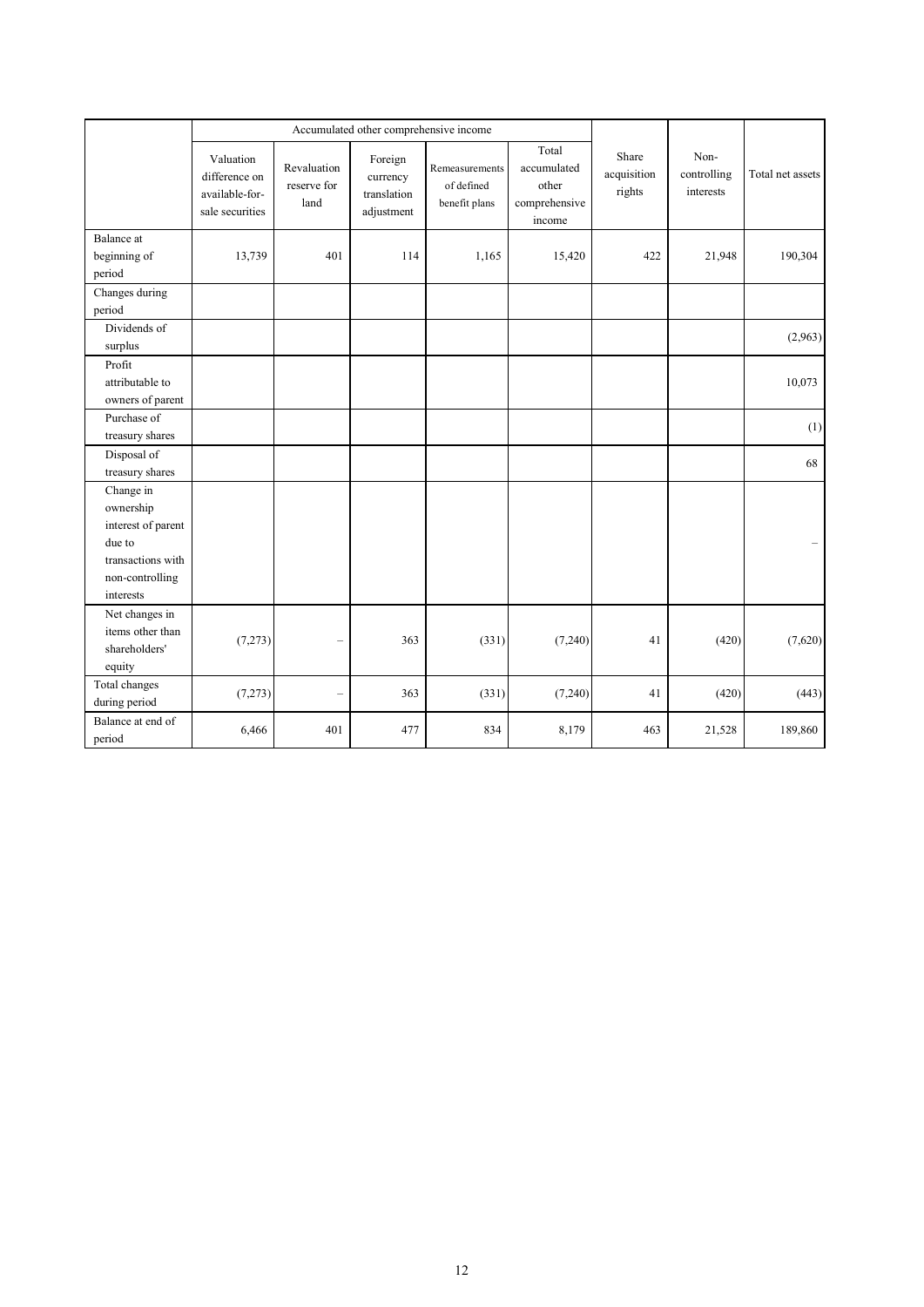### **Consolidated statements of cash flows**

|                                                                |                   | (Millions of yen) |
|----------------------------------------------------------------|-------------------|-------------------|
|                                                                | Fiscal year ended | Fiscal year ended |
|                                                                | March 31, 2021    | March 31, 2022    |
| Cash flows from operating activities                           |                   |                   |
| Profit before income taxes                                     | 8,174             | 15,354            |
| Depreciation                                                   | 3,188             | 2,949             |
| Impairment losses                                              | 1,810             | 1,092             |
| Increase (decrease) in allowance for doubtful accounts         | (0)               | (601)             |
| Increase (decrease) in provision for bonuses                   | 100               | (40)              |
| Increase (decrease) in provision for retirement benefits for   |                   |                   |
| directors (and other officers)                                 | (30)              | (13)              |
| Increase (decrease) in retirement benefit liability            | 132               | (40)              |
| Decrease (increase) in retirement benefit asset                | (1,371)           | 74                |
| Increase (decrease) in reserve for financial instruments       |                   |                   |
| transaction liabilities                                        | (44)              | 3                 |
| Interest and dividend income                                   | (2,789)           | (3,752)           |
| Interest expenses                                              | 1,194             | 1,219             |
| Foreign exchange losses (gains)                                | (741)             | (800)             |
| Loss (gain) on sale and retirement of property, plant and      |                   |                   |
| equipment                                                      | 11                | 25                |
| Loss (gain) on sale and retirement of intangible assets        | 2                 | 24                |
| Loss (gain) on sale of investment securities                   | (39)              | (9, 581)          |
| Loss (gain) on valuation of investment securities              | 232               | 114               |
| Loss(gain) on sales of investments in capital of subsidaries   |                   |                   |
| and associates                                                 |                   | (93)              |
| Loss on valuation of golf club membership                      |                   | 4                 |
| Gain on bargain purchase                                       | (7,108)           |                   |
| Loss (gain) on step acquisitions                               | 4,394             |                   |
| Decrease (increase) in cash segregated as deposits for         |                   |                   |
| customers                                                      | 4,400             | 6,870             |
| Decrease (increase) in trading products - assets (liabilities) | 89,015            | (48, 874)         |
| Decrease/increase in margin transaction assets/liabilities     | (15,320)          | 10,361            |
| Decrease/increase in loans/borrowings secured by securities    | (145,000)         | 42,397            |
| Decrease (increase) in advances paid                           | 183               | (175)             |
| Increase (decrease) in deposits received                       | 16,931            | (6,111)           |
| Decrease (increase) in short-term guarantee deposits           | (625)             | (7, 787)          |
| Increase (decrease) in guarantee deposits received             | 6,105             | (5,196)           |
| Decrease (increase) in short-term loans receivable             | (7)               | 34                |
| Other, net                                                     | (4,072)           | (1,634)           |
| Subtotal                                                       | (41, 273)         | (4,179)           |
| Interest and dividends received                                | 2,679             | 3,566             |
| Interest paid                                                  | (1,173)           | (1,210)           |
| Income taxes refund (paid)                                     | (1,172)           | (2,378)           |
| Net cash provided by (used in) operating activities            | (40, 941)         | (4,200)           |